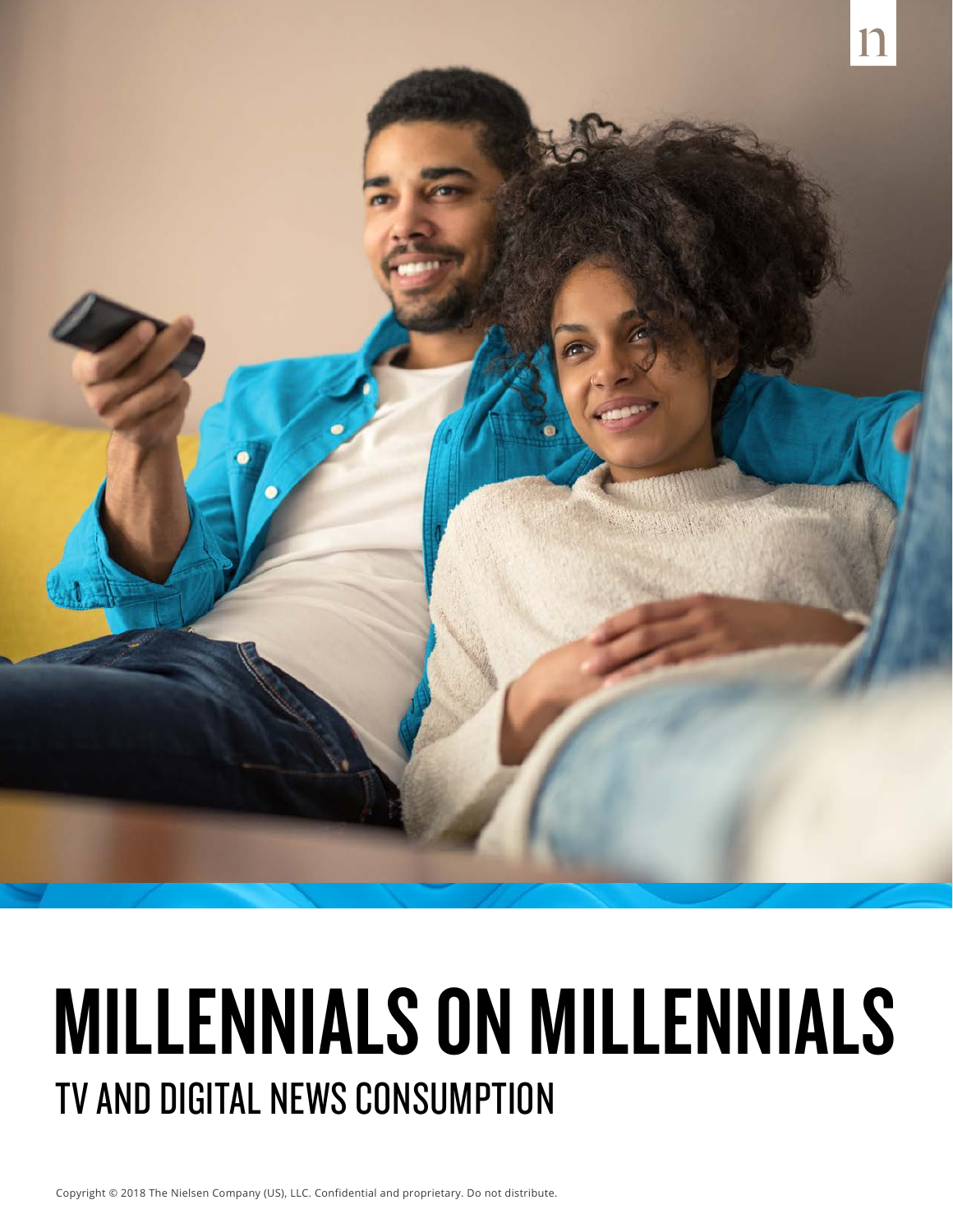## **EXAMP DIGITAL NEWS** CONSUMPTION

If only there was more time in a day. But if there was, chances are pretty high that we'd be using it to consume more media. After all, there's only 24 hours in a day, and our media diets continue to expand. In looking at trends this year, U.S. adults currently spend 11+ hours daily with media, and that's up from what we saw a year ago.

Yet amid the cornucopia of media available to us, there's no mistaking consumer appetites for news—perhaps the one option that we tap into most regularly to stay informed about everything happening in the world around us. And not surprisingly, our news appetite continues to grow in step with overall media consumption.

Unlike some media, news is content that just about everyone seeks out—and regularly. Notably, however, different generations seek out the news from different sources. Compared with their older counterparts, Millennials, defined in this report as adults 21-37, get more news from digital and mobile sources. For example, national TV news (broadcast and cable) has a monthly reach of 90% among adults 38 and older. Among the coveted Millennial generation, however, that reach drops to 61%.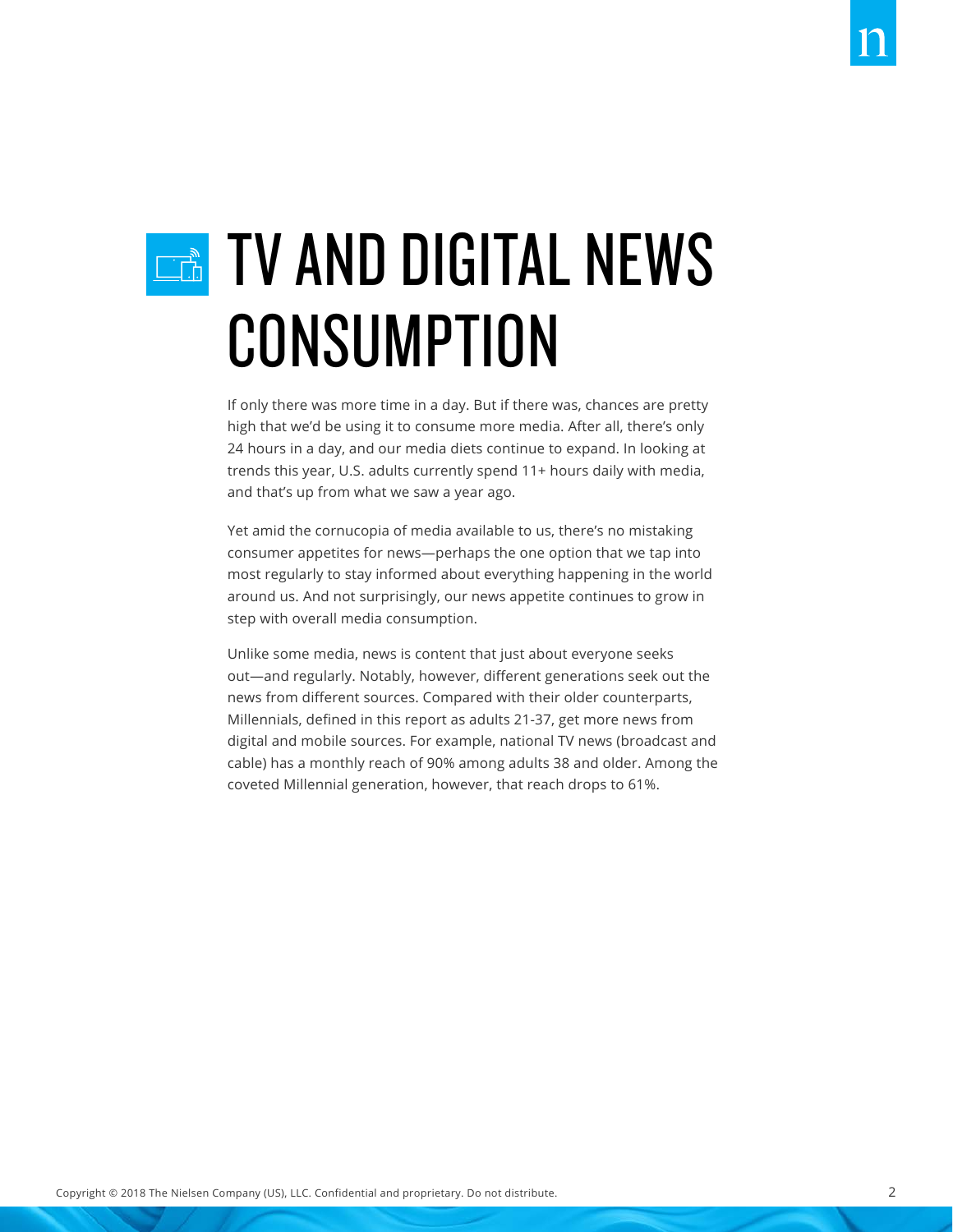### WHERE MILLENNIALS GET THEIR NEWS

#### **Monthly Reach Percentage** $\frac{NEVS}{11}$ **NEWS NEWS** ADULTS  $38 - 90\%$ ADULTS 38+ 80% ADULTS 21-37 61% ADULTS 21-37 88%

Source: Nielsen Media Impact, Total Media Fusion, December 2017; total reach percentage TV news is defined as national broadcast and cable.

In this report, we explore news consumption among U.S. Millennials, the "it" demographic among marketers around the globe because of their size as a cohort and their growing spending prowess. We focus primarily on national TV news and digital news within this report, as those are the highest reaching mediums of news consumption among both Millennials and adults 38+.

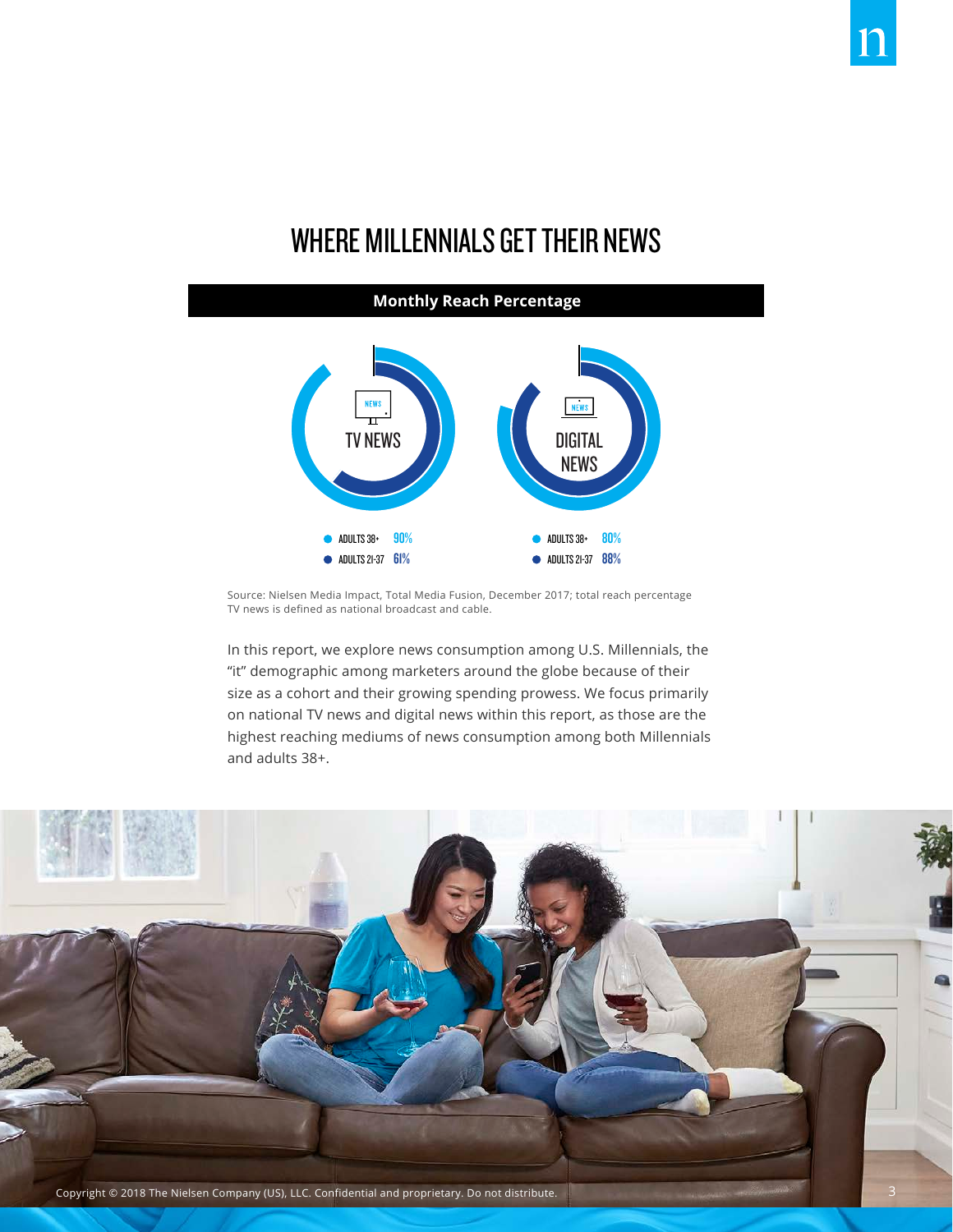### $\overline{\mathbb{R}}$

### MILLENNIALS LIVE DIGITALLY AND ON MOBILE

Across age groups, Millennials are among the most mobile media consumers. On average, U.S. adults 18 and older spend 43% of their daily media time with live + time-shifted TV<sup>1</sup>. Comparatively, that percentage drops to 26% among consumers 18-34. This group tends to spend more time accessing web and app content with their smartphones, as app/web usage accounts for 29% of their daily media time, well above the 21% that adults 18 and older spend.

It is worth noting, however, that younger generations spend less time with media per day overall than the average adult (8 hours, 45 minutes vs. 11 hours, 6 minutes). But spending less time with media doesn't mean Millennials are any less focused on the news—it just means that news producers have to make sure they make the most out of the time Millennials are willing to offer up.

When we look at the platforms and channels that Millennials are spending the most time, it becomes clear where they're consuming the most news. Given the ubiquity of smartphones and growth in content consumption across tablets over the past year, it's no surprise that digital and mobile are key for news consumption among Millennials.

1 Q1 2018 Nielsen Total Audience Report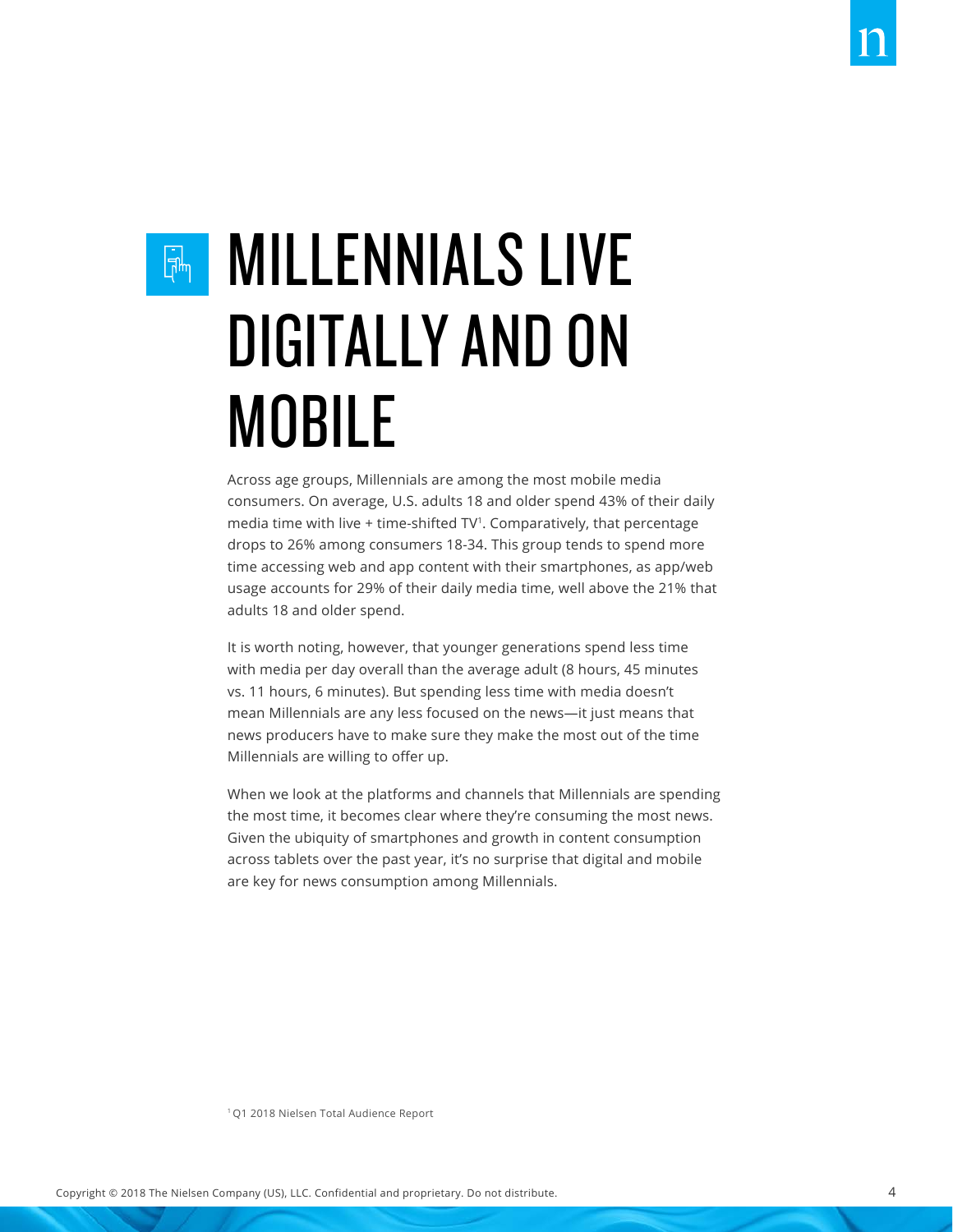In looking at monthly consumption of traditional TV and digital news, we see that consumption of TV only news among adults 38 and older is twice that of Millennials. And digital only news consumption among Millennials is 4x higher than adults 38 and older. But when it comes to platform of choice, the desire to be mobile and access content whenever and wherever possible is relatively consistent across demographics.

**STAYING** 

IN THE KNOW... IN THE KNOW...

ON THE GO ON THE GO

### MILLENNIALS ARE MILLENNIALS ARE HEAVY DIGITAL VIDEO HEAVY DIGITAL VIDEO NEWS CONSUMERS NEWS CONSUMERS



Source: Nielsen Media Impact, Total Media Fusion, December 2017, total day. TV news is defined as national broadcast and cable.

Despite the fact that total digital news reach each month is relatively equal across demographics, digital only news is significantly higher among Millennials than adults 38 and older month over month. As you might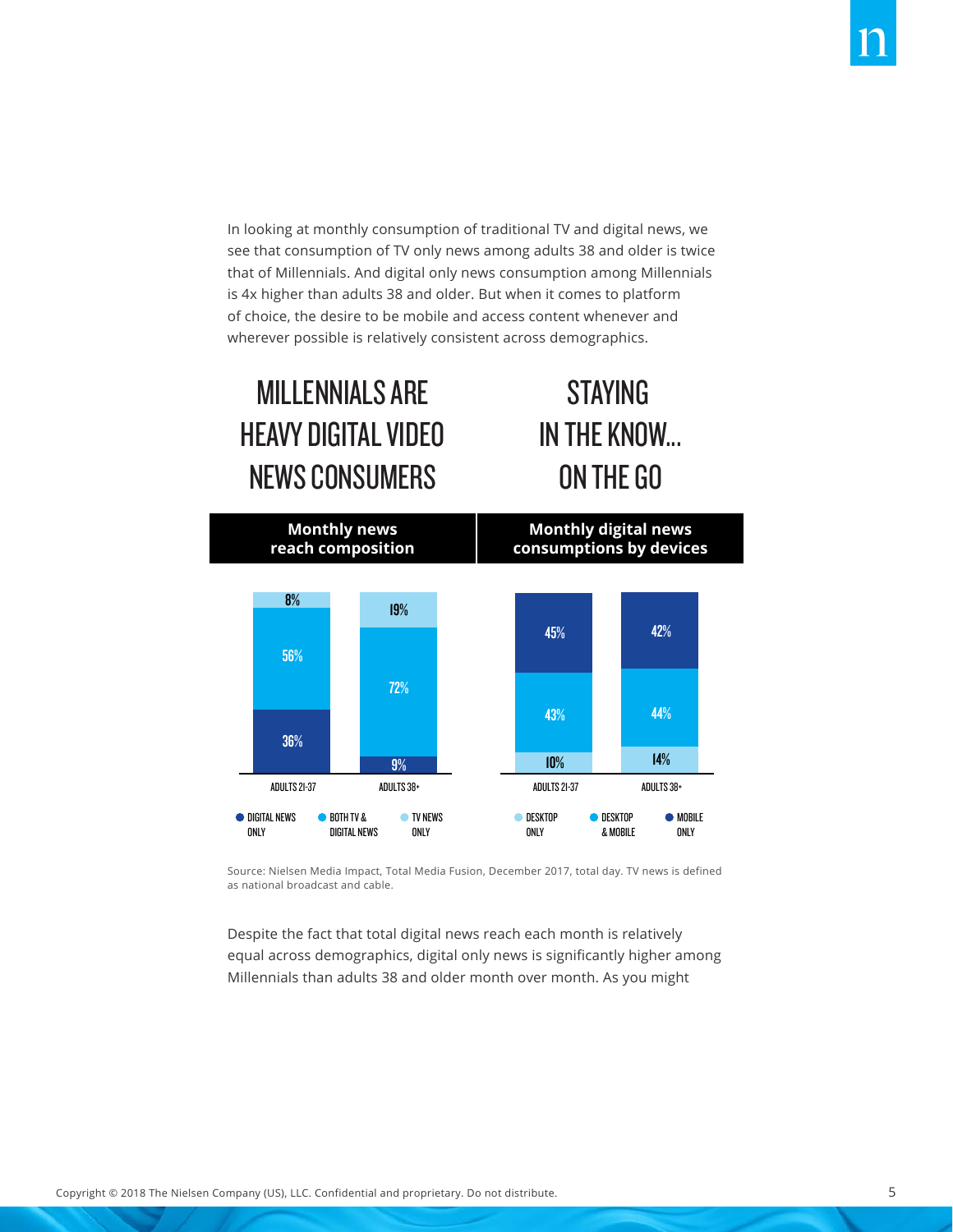expect, the trended reach of national TV news among adults 38 and older is higher than Millennials. The other point worth noting is that while total monthly reach of digital news among Millennials hovered around 90% between July 2016 and December 2017, the reach of national TV news dropped from 68% to 61% during that same period

### DIGITAL NEWS HAS A MUCH HIGHER TRENDED REACH AMONG MILLENNIALS



**Adults 38+**



Source: Nielsen Media Impact, Total Media Fusion, total reach percentage. TV news is defined as national broadcast and cable.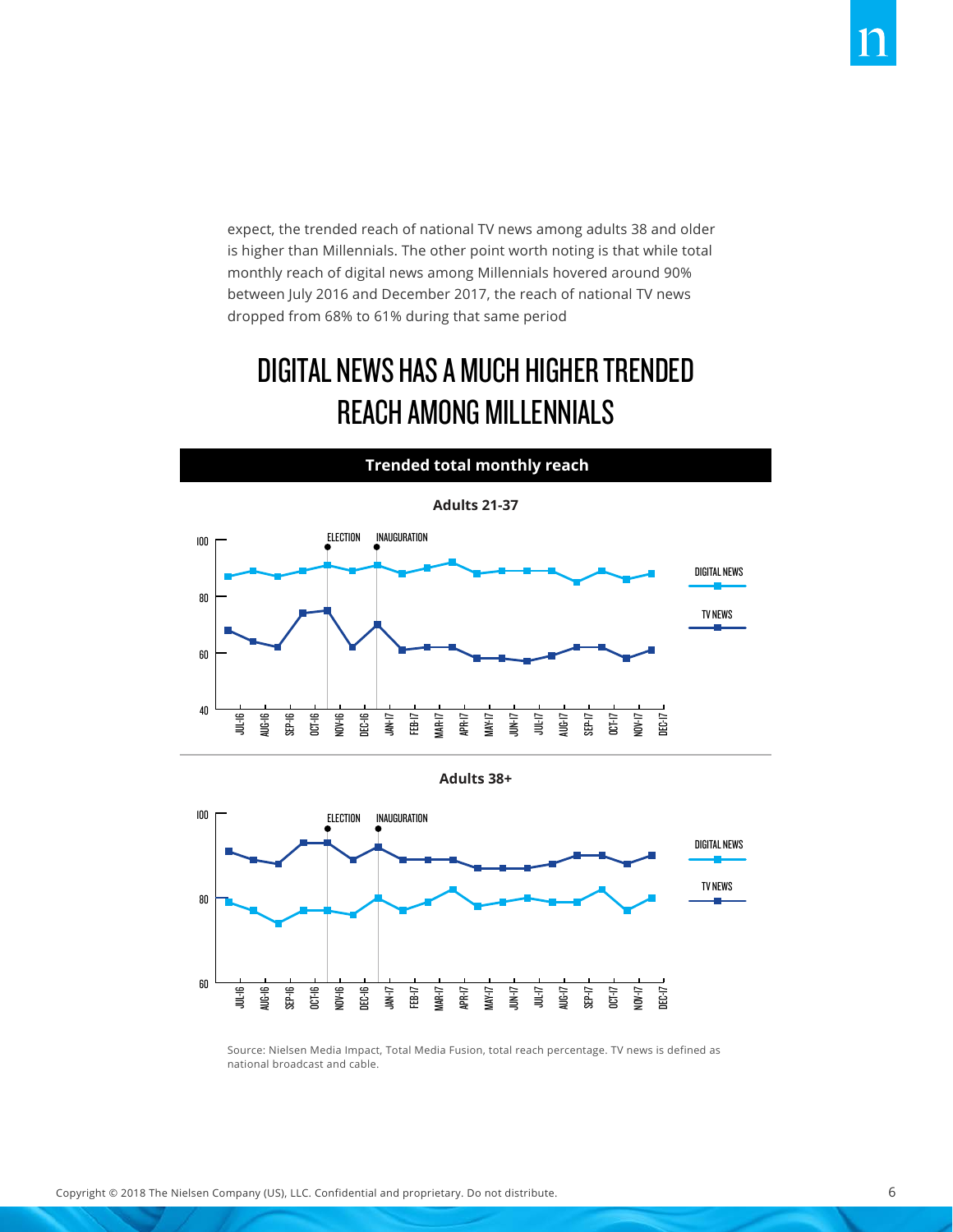### O MILLENNIALS ARE TIME-CONSCIOUS NEWS CONSUMERS

On a monthly basis, national TV and digital news reach among Millennials 21-37 is high at 95%. However, as noted earlier, younger generations spend quite a bit less time each day with media than older generations do. For example, compared with the 8 hours, 45 minutes that 18-34-year-olds spend per day, consumers 35 and older spend 12 hours and 5 minutes per day with media<sup>2</sup>. So as a result, Millennials 21-37 spend significantly less time with TV and digital news than adults 38 and older.

### NEWS CONSUMPTION TIME SPENT



**TV + Digital News, Total Annual Minutes per News Consumers**

Source: Nielsen Media Impact, Total Media Fusion. TV news is defined as national broadcast and cable.

2 Q1 2018 Nielsen Total Audience Report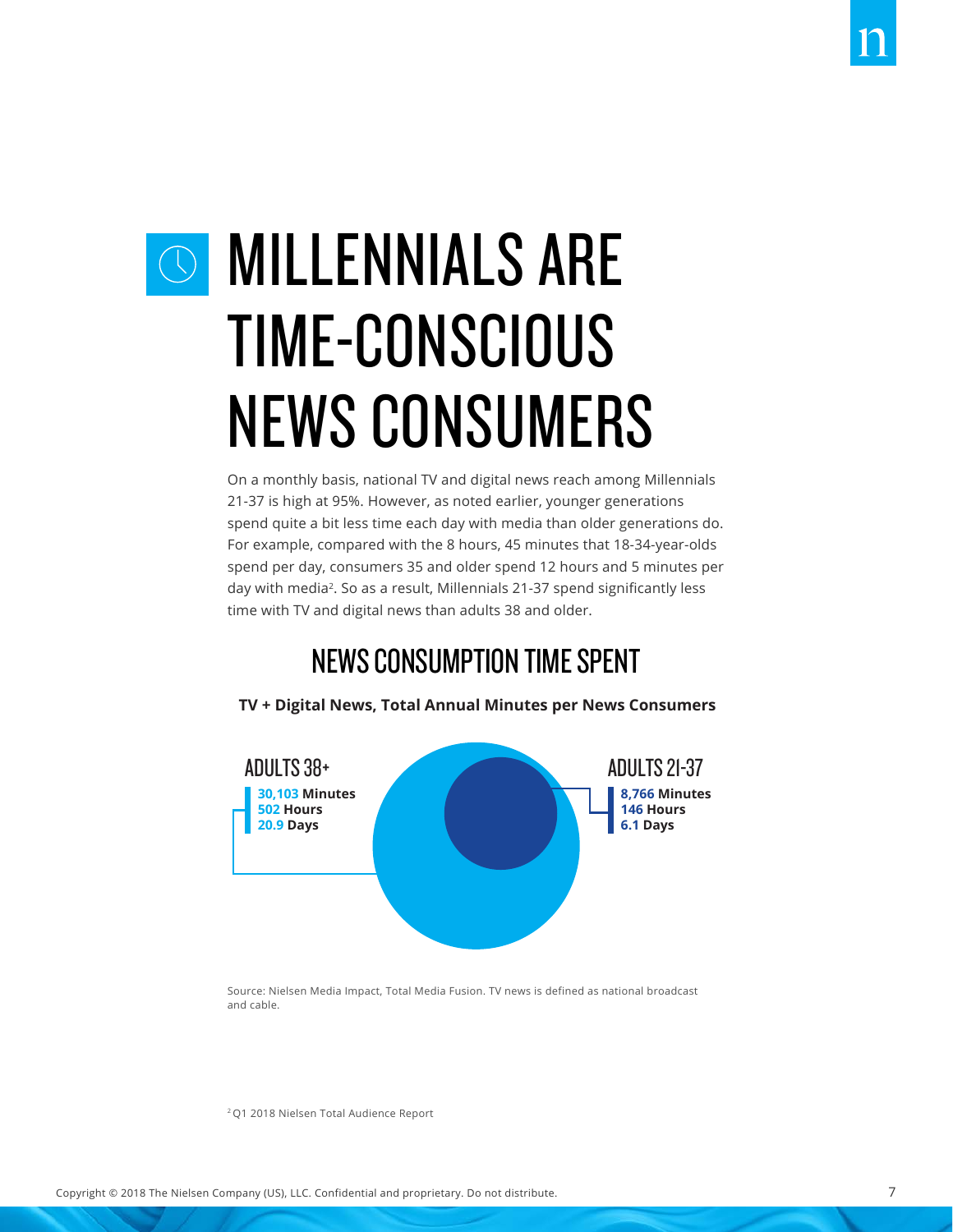By looking at national TV and digital news consumption individually, we can see just how digitally focused Millennials are. While people 38 and older spend almost an hour (54 minutes) each day watching TV news, Millennials spend an average of just 12 minutes with TV news each day. Comparatively, digital news consumption between these two groups is more evenly matched.

#### MONTHLY TIME SPENT WITH TV AND DIGITAL NEWS



Source: Nielsen Media Impact, Total Media Fusion, total day, December 2017. TV news is defined as national broadcast and cable.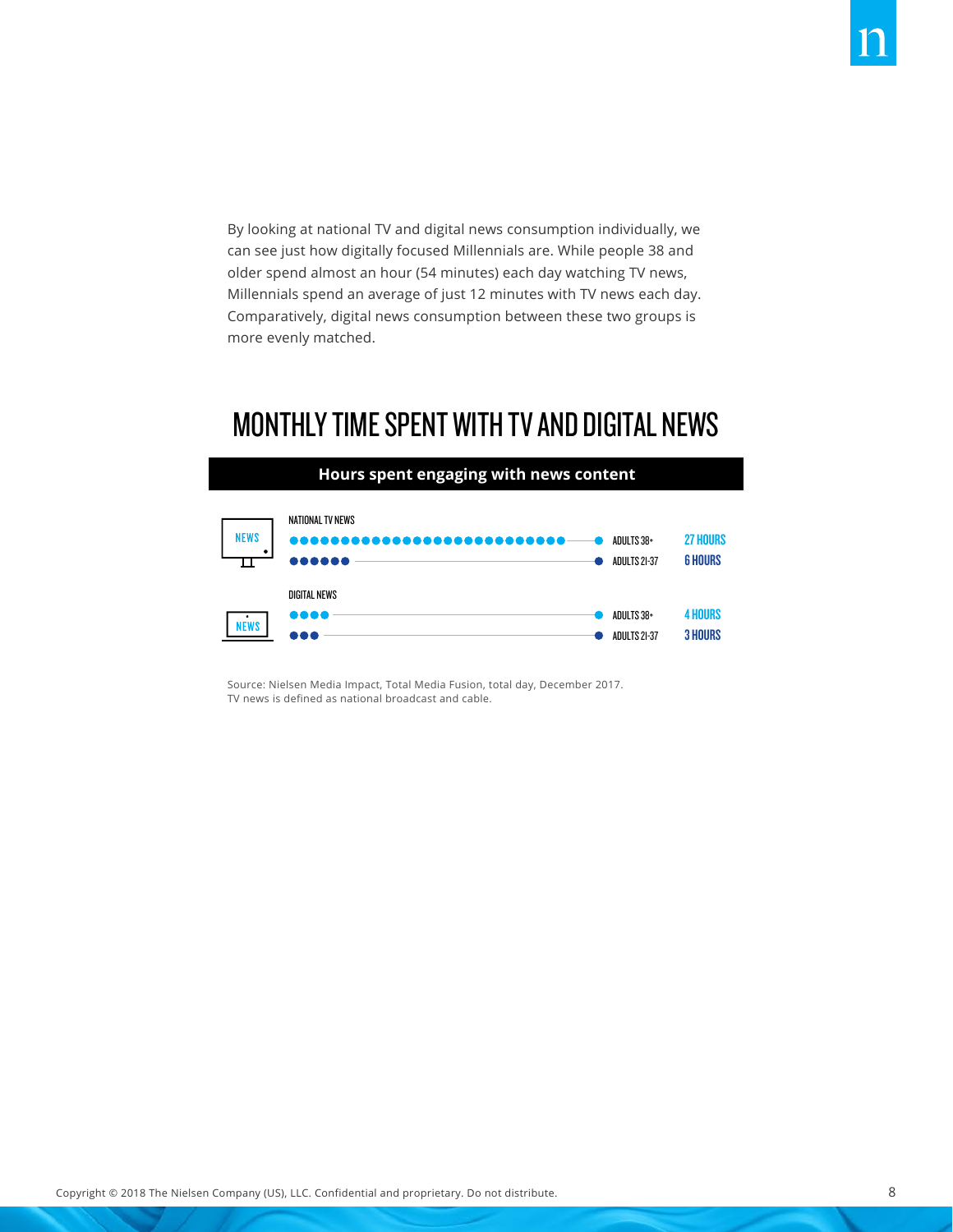In looking at digital-first and TV news on digital consumption, we see that higher reach doesn't guarantee lengthy engagement. Notably, the reach of digital-first news among both generations is higher than TV news on digital, yet both groups of consumers spend significantly less time with digital-first news than with TV news on digital.

#### REACH AND TIME SPENT WITH DIGITAL NEWS



Source: Nielsen Media Impact, Total Media Fusion, total day, December 2017. TV news is defined as national broadcast and cable.

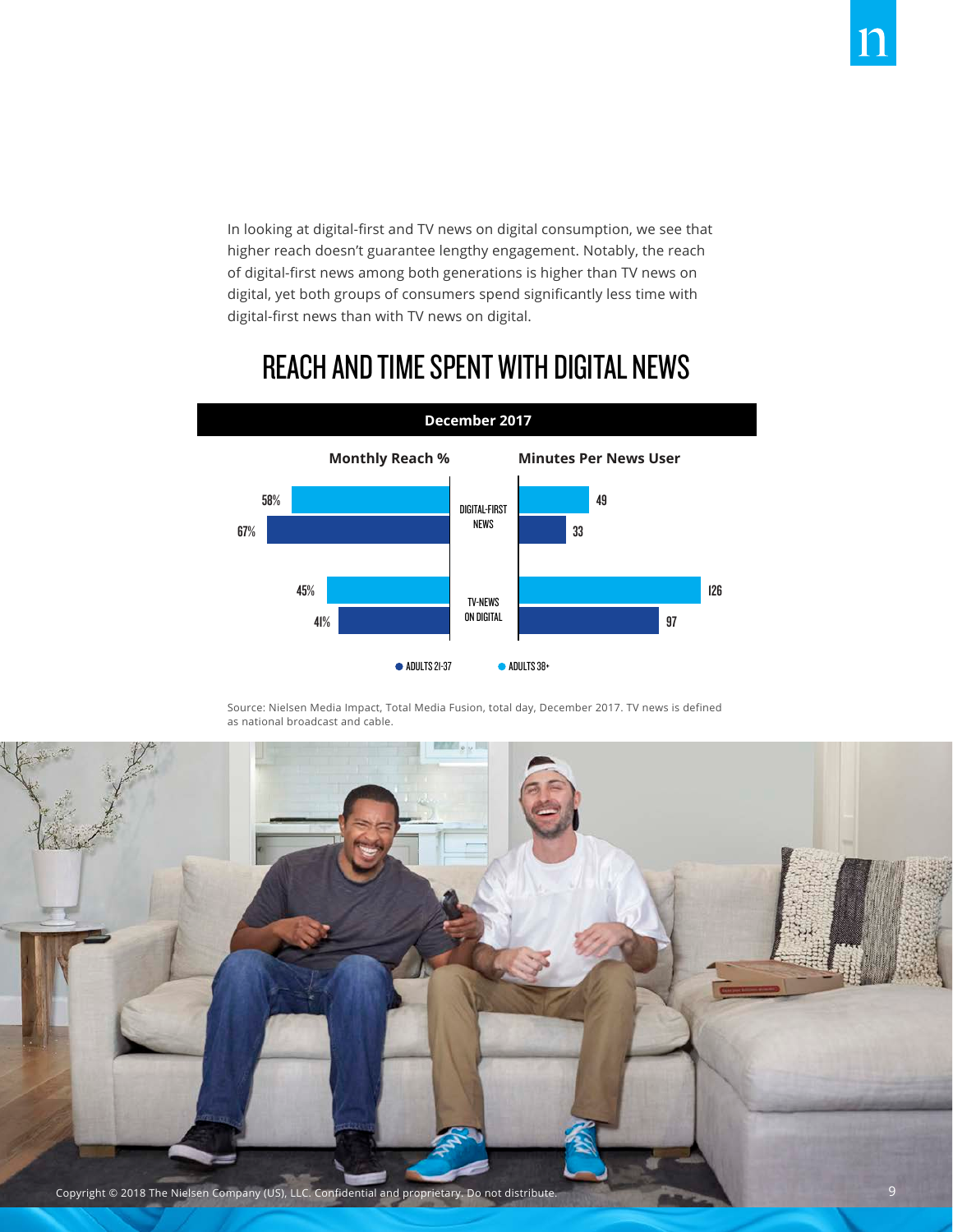### $\left[\frac{1}{10}\right]$

### DIGITAL-FIRST NEWS IS A PREFERRED NEWS FORMAT ACROSS GENERATIONS

Understanding how much time Millennials spend with news and on which platform is only part of the insight needed in order to reach them effectively. It's also critical to know what formats they engage with, when they consume news content, the sources they look to for information, as well as the scope of the news they're interested in.

For example, research from an online controlled exposure test<sup>3</sup> conducted at the Nielsen Media Lab found that overall, Millennials are more likely than consumers 38 and older to keep an open mind, but they also pay less attention. Millennials have a slightly lower political IQ, but they're much more likely to share content and act based on what they learn.

Despite the fact that they pay less attention, Millennials stay focused when they engage with late-night programming, which garners the highest degree of comprehension among this generation. Millennials feel that late-night programs provide new information and increase their knowledge on topics they're engaged with. Compared with people 38-64, Millennials score higher in trust and excitement around the news they consume during these late-night shows.

When it comes to broadcast and cable news, adults 38-64 are the primary audiences. Notably, this group is particularly likely to trust cable news, whereas Millennials' comprehension for cable news is lower. The younger consumers do, however, find cable news information trustworthy. Comparatively, adults 38-64 feel less connection with broadcast news, but their comprehension of the information conveyed is higher than cable news.

<sup>3</sup> This data comes from a controlled exposure study leveraging the Nielsen Media Lab to better understand hard to measure differences between several categories of news programming. Each news category had five 10-minute long clips of their typical content, except cable news which had 15 clips.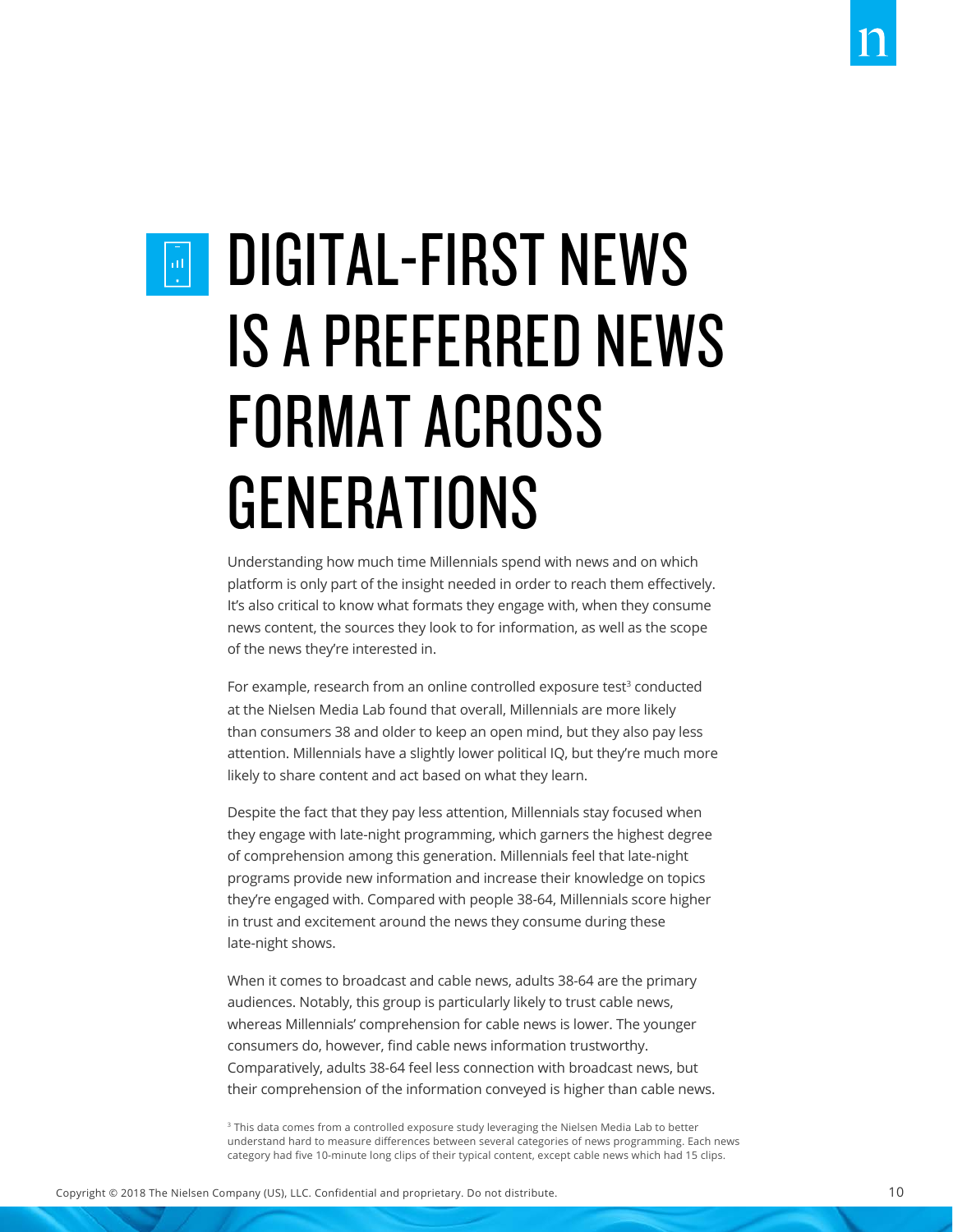Notably, research from the Nielsen Media Lab found that the digital-first news format significantly outperformed other formats across all key metrics. Comprehension scores were even among Millennials and people 38-64, and the format had the same impact on changing opinions among both age groups. And among Millennials, the digital-first news format scored highest in terms of increasing their knowledge.

NEWS

### TV NEWS IS THE GO-TO SOURCE FOR BREAKING NEWS

While Millennials typically reach for digital first in their everyday lives, they, like many consumers, still tune in to live television for breaking news and special events. In looking at two specific events in January of 2017, we see huge spikes in the daily reach of total TV news among Millennials. Comparatively, consumption of total digital news did not follow suit.

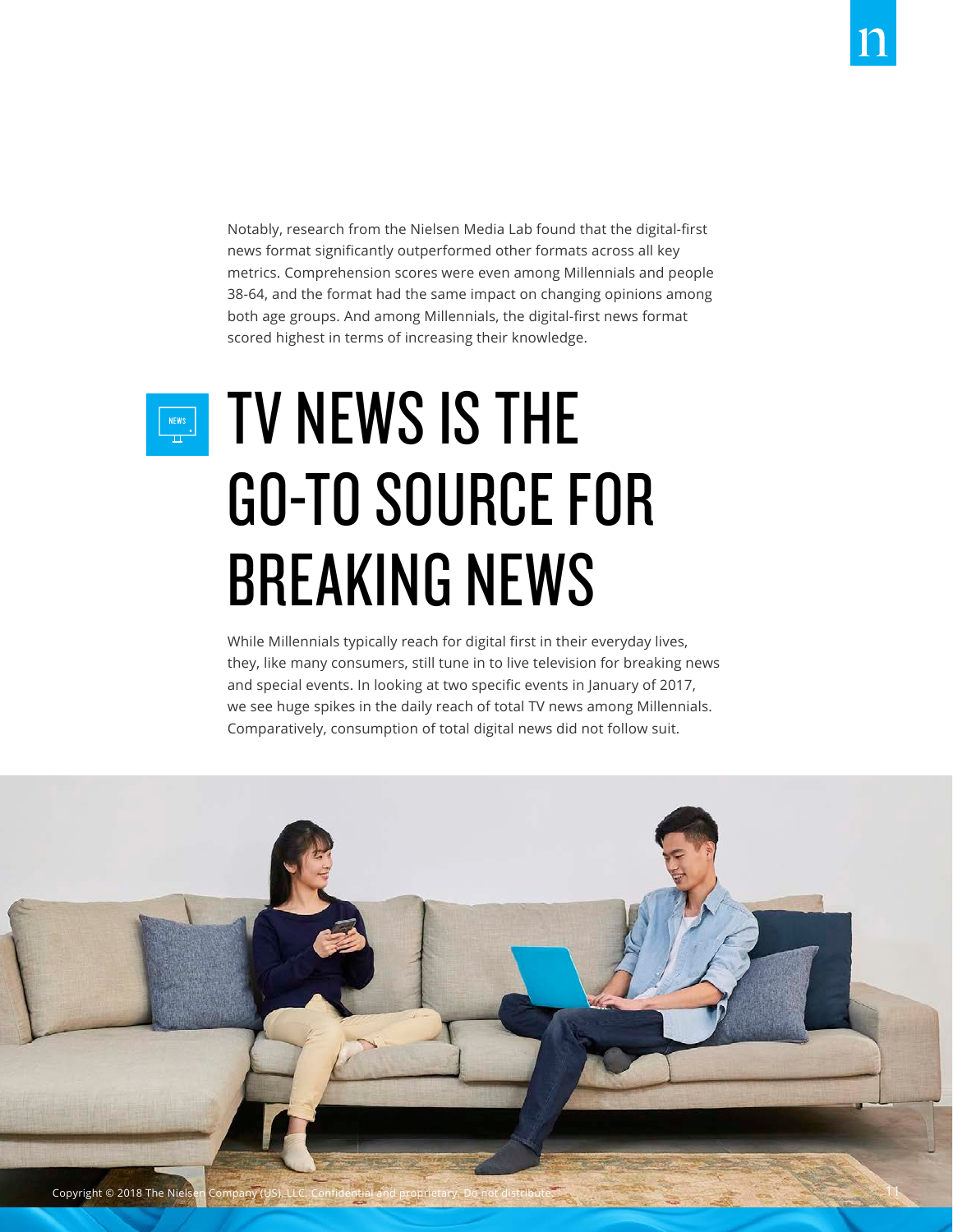### MILLENNIALS STILL TUNE IN TO TV NEWS FOR BREAKING NEWS



Source: Nielsen Media Impact, Dec. 26, 2016 – Jan. 29, 2017, daily reach % indexed to average daily reach for the month of January. TV news is defined as national broadcast and cable.

It's also worth noting that swings in TV news consumption among Millennials is more pronounced than among adults 38 and older.

### MILLENNIAL VIEWING OF TV NEWS SPIKES DURING BREAKING NEWS



Source: Nielsen Media Impact, Dec. 26, 2016 – Jan. 29, 2017, daily reach % indexed to average daily reach for the month of January. TV news is defined as national broadcast and cable.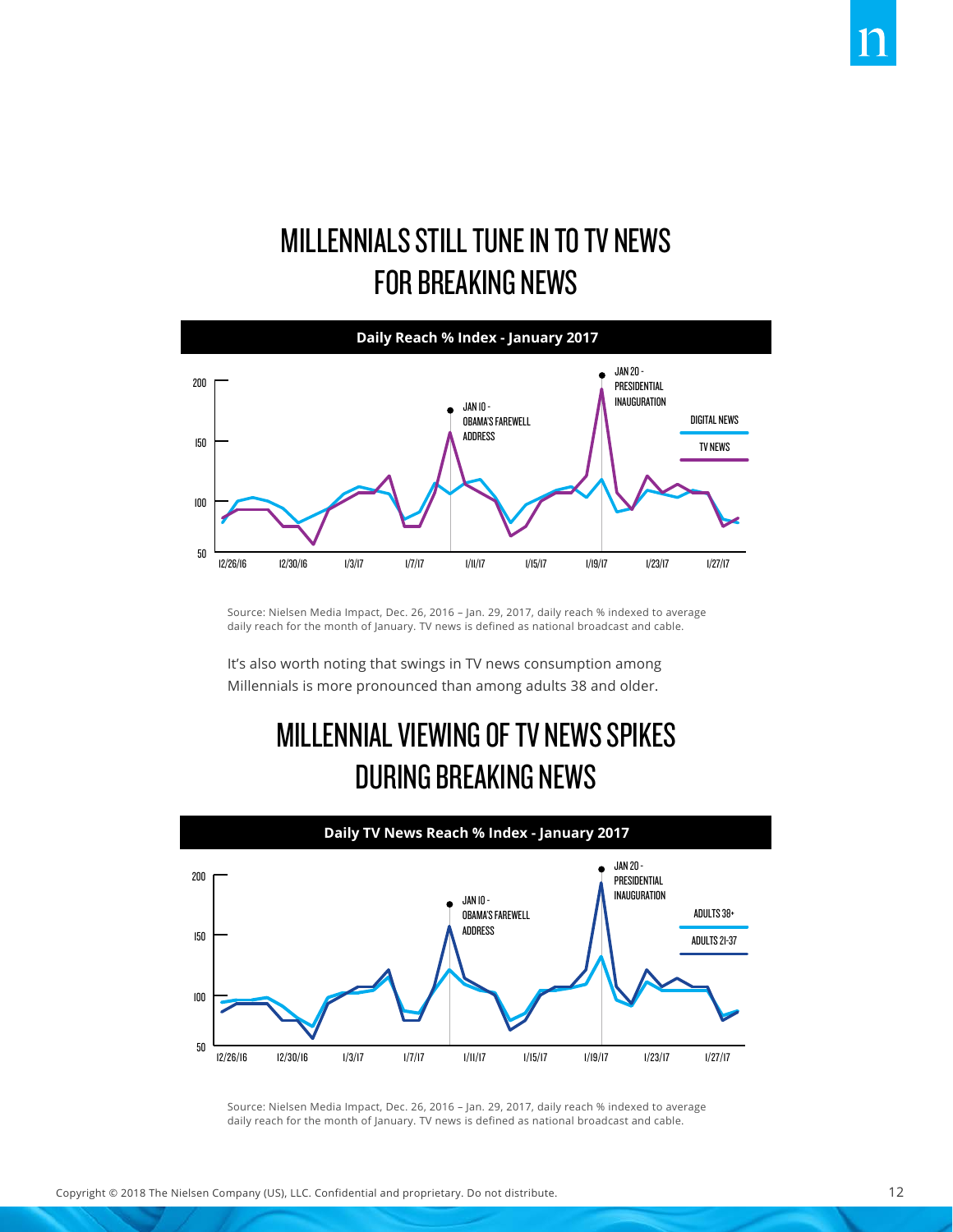Despite the significant reach of national TV news among Millennials during breaking news, many young consumers opt to get insight into breaking news from digital means alone. And in looking across the breaking news that occurred in January 2017, Millennials are significantly more likely to rely solely on digital news than their older counterparts.

### TV AND DIGITAL BREAKING NEWS CONSUMPTION IN JANUARY 2017



Source: Nielsen Media Impact, Total Media Fusion, January 2017. TV news is defined as national broadcast and cable.

As a digital generation, Millennials are much more likely than older generations to seek out their news online. This generation's mobile lifestyle, which involves notably less media time than older consumers, means Millennials spend less time with news—and are less likely to give it their full attention.

Even with a mobile mindset, Millennials do supplement their digital news consumption with TV news, particularly when breaking news hits. And when breaking news and special events happen, TV news has a greater reach among younger consumers than consumers 38 and older. So while digital is a staple among this key group for marketers and content producers, it's clear that total news consumption comprises a mix of media options rather than a single stream.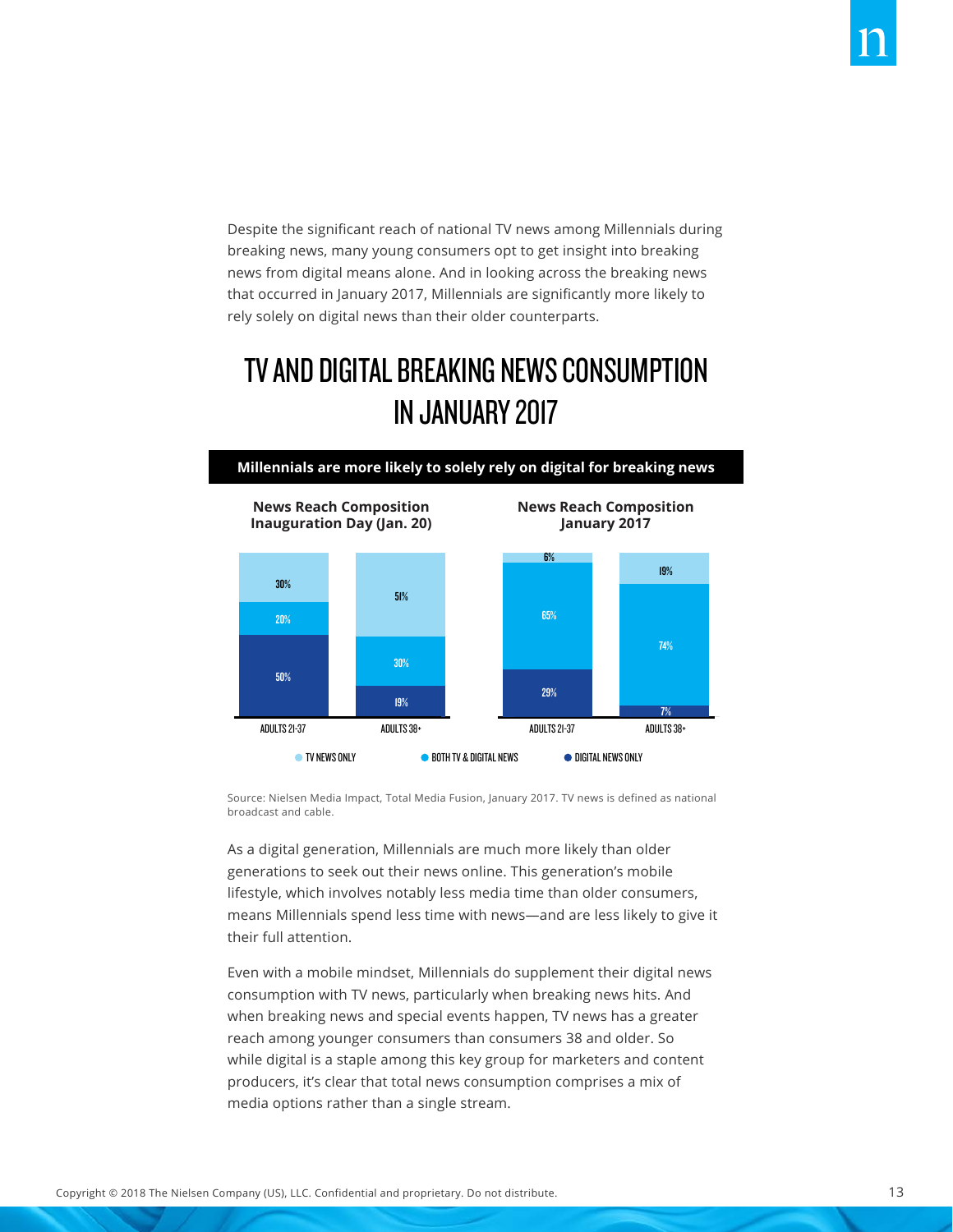### METHODOLOGY  $\begin{picture}(120,15) \put(0,0){\line(1,0){15}} \put(15,0){\line(1,0){15}} \put(15,0){\line(1,0){15}} \put(15,0){\line(1,0){15}} \put(15,0){\line(1,0){15}} \put(15,0){\line(1,0){15}} \put(15,0){\line(1,0){15}} \put(15,0){\line(1,0){15}} \put(15,0){\line(1,0){15}} \put(15,0){\line(1,0){15}} \put(15,0){\line(1,0){15}} \put(15,0){\line($

The insights in this report were derived from the following sources:

- The Q1 2018 Nielsen Total Audience Report
- Total Media Fusion access via Nielsen Media Impact
- Nielsen Media Lab, Online Controlled Exposure Test, P18-64 (n=2,800), clip lengths vary between 10-12 mins, three programs for Broadcast News, 15 programs for Cable News, five programs for Digital First News and five programs for Late Night

### **DEFINITIONS**

#### TV

- Includes all television programs on national broadcast and cable classified under three genres: News, Children's News, and Sports News
- Reach is defined as at least one minute of viewing, live +7 days
- Local TV news excluded from the analysis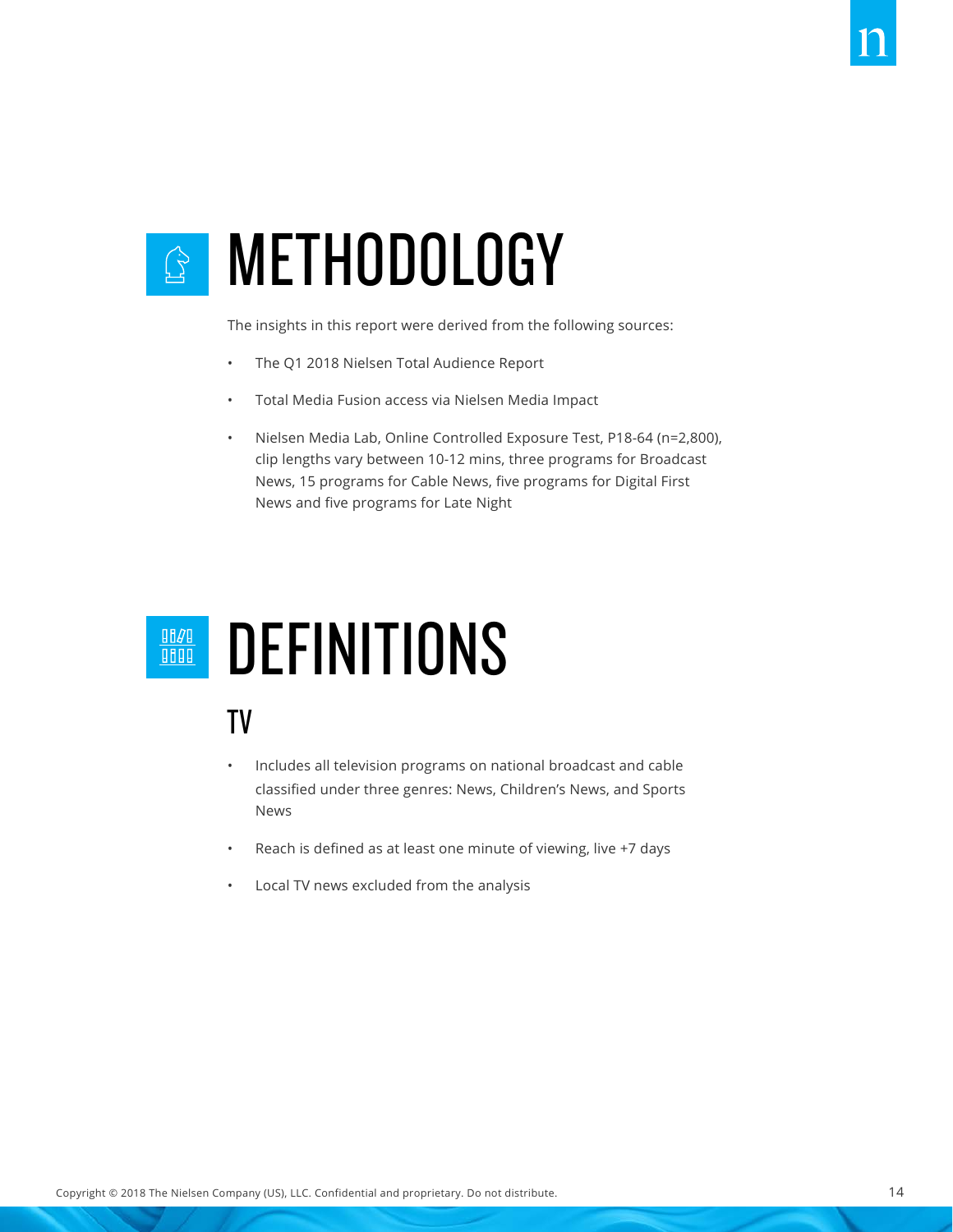#### DIGITAL

- "Digital" as defined by Nielsen Netview
- Reach is defined as at least one page impression
- Digital includes all websites and apps across desktop, mobile, and tablet under the following categories: News & Information, Special Interest News, Current Events & Global News, Multi-category News & Information, Finance/Insurance/Investment/Financial News & Information, Computers & Consumer Electronics/Computer & Consumer Electronics News
- Digital news excludes news activity on social media websites and apps
- Digital Content Ratings data included in digital measurement starting July 2016. For that reason, data before July 2016 was not included in the analysis
- TV on Digital includes digital properties for broadcast and cable news TV networks
- Digital First News includes the top 10 reaching news entities among P18+ during December 2017 and excludes TV on Digital properties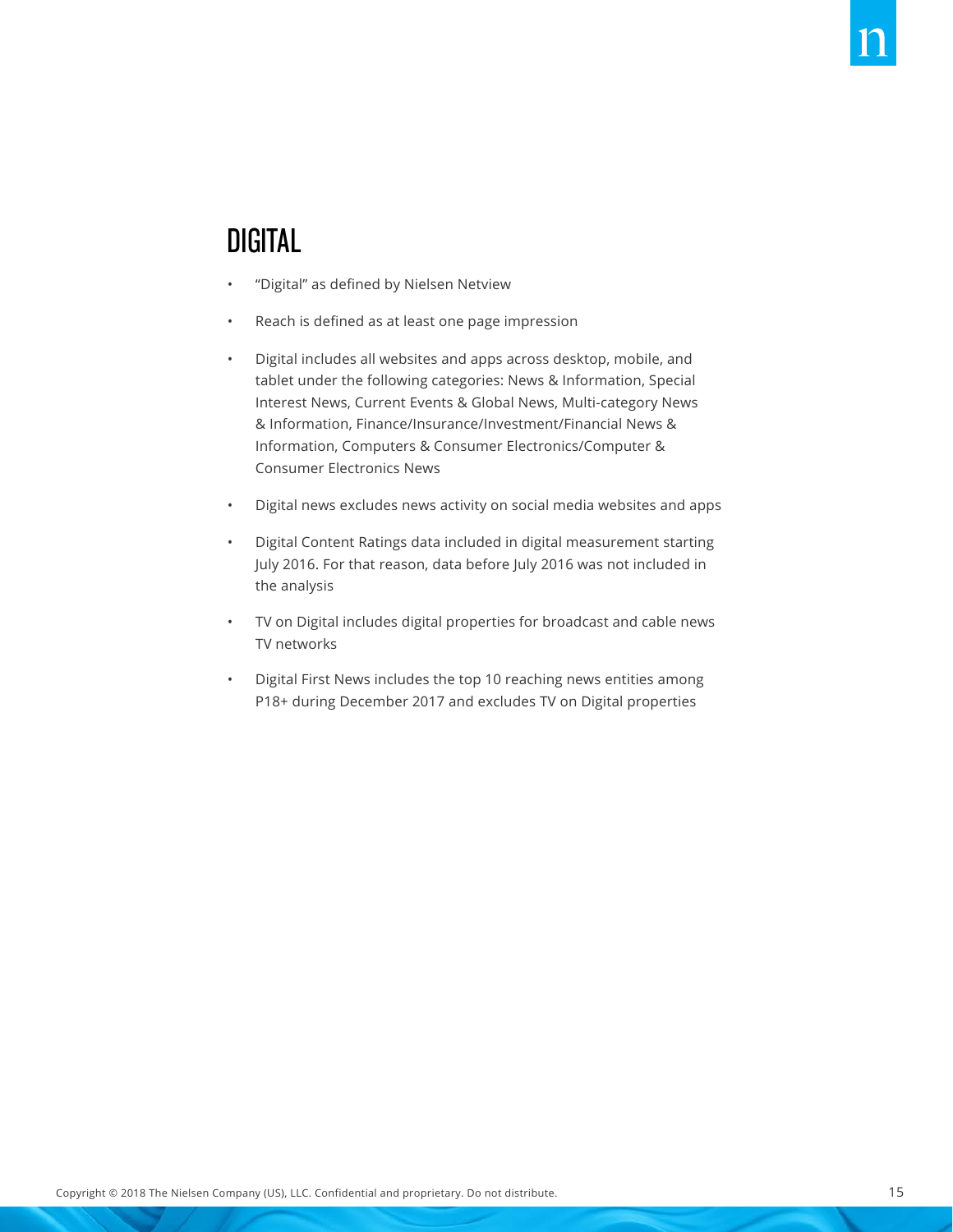### ABOUT NIELSEN

Nielsen Holdings plc (NYSE: NLSN) is a global measurement and data analytics company that provides the most complete and trusted view available of consumers and markets worldwide. Our approach marries proprietary Nielsen data with other data sources to help clients around the world understand what's happening now, what's happening next, and how to best act on this knowledge. For more than 90 years Nielsen has provided data and analytics based on scientific rigor and innovation, continually developing new ways to answer the most important questions facing the media, advertising, retail and fast-moving consumer goods industries. An S&P 500 company, Nielsen has operations in over 100 countries, covering more than 90% of the world's population. For more information, visit www.nielsen.com.



#### THE SCIENCE BEHIND WHAT'S NEXT™